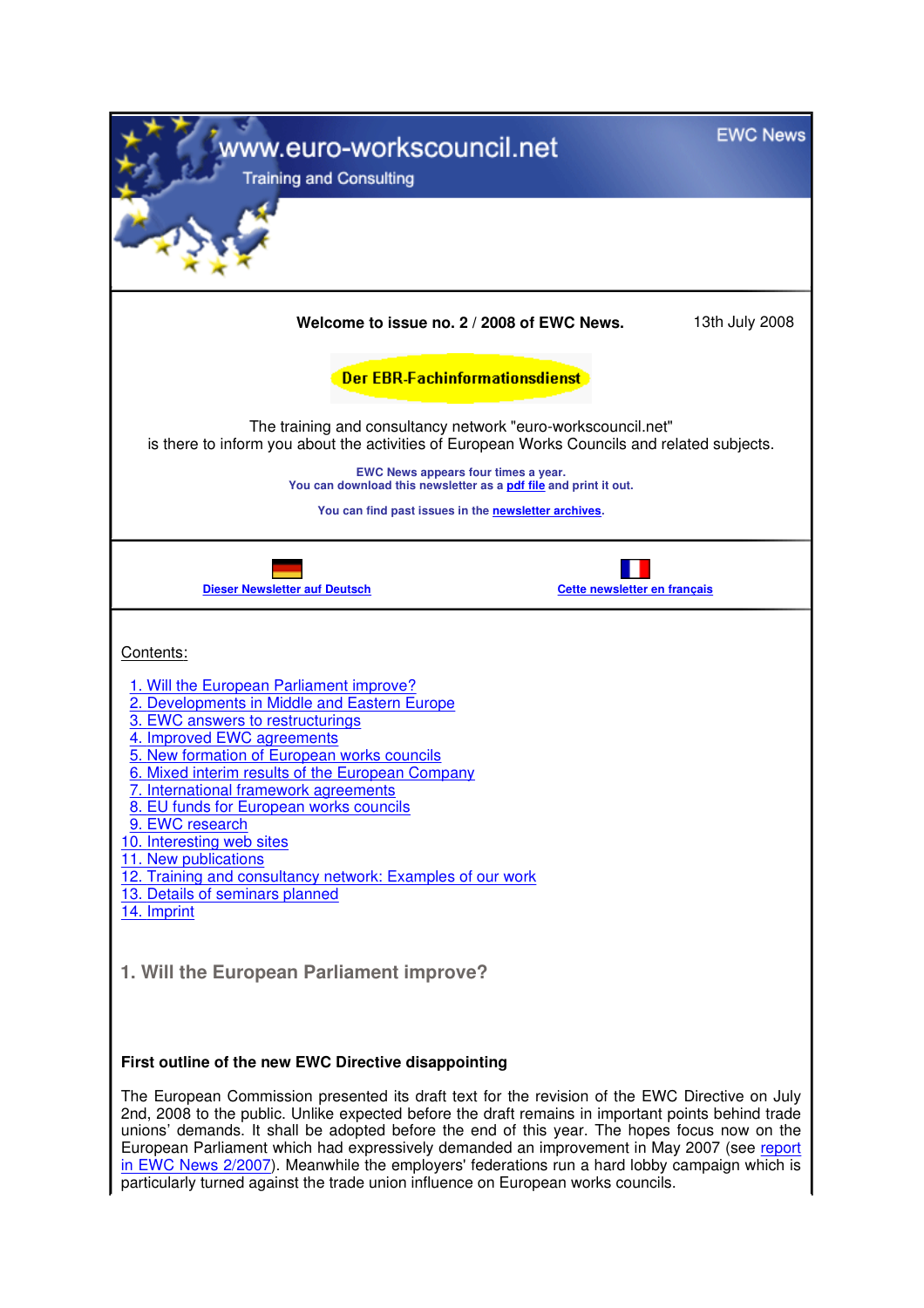- European Commissions' press release
- The outline of the new EWC Directive in the wording

## **Retrospect: Play on time declined**



When on April 2nd, 2008 became known that the employers' federations had given up their long-standing blockade against negotiations with the trade unions, a pragmatic solution seemed to have moved within reach (see report in EWC News 1/2008). But the European Trade Union Confederation (ETUC) wanted to secure the adoption of the new EWC Directive before the expiry of the European

Parliaments' and the European Commissions' period of office and therefore pleaded for "fast track negotiations".

- Letter of BusinessEurope from April 2nd, 2008
- ETUC press release from April 3rd, 2008

When the European employers' confederation BusinessEurope declined this in exploratory talks, the ETUC let burst the not yet started negotiations on April 11th, 2008 and asked the European Commission to present immediately a text of a bill.

- ETUC press release from April 11th, 2008
- ETUC letter to social commissioner Špidla from April 11th, 2008
- Reaction of BusinessEurope from April 11th, 2008
- Press release of Karin Jöns, Member of the European Parliament, from April 11th, 2008
- Press release of the Austrian Trade Union Confederation (ÖGB) from April 14th, 2008

On April 30th, 2008, the European Commission reacted with the request to the social partners they still may come anyway to the negotiating table. After that the ETUC justified again its rejection in a letter to the president of the European Commission, Barroso.

**ETUC letter from May 5th, 2008** 

#### **Lobby campaign of the trade unions**

On May 1st, 2008 the ETUC started a campaign with the motto "On the offensive for stronger European works councils". Five information sheets were published in which important points of the debate become clear in a comprehensive form. The confederation of the trade unions in the service sector (UNI) presented a report of its own on its EWC activities:



- 1. What are European Works Councils?
- 2. What needs to be changed? Reasons for the revision of the EWC Directive
- 3. Training: a vital instrument for representatives on European Works Councils
- 4. EWCs seeking justice
- 5. EWC an essential part of good corporate governance
- 6. The EWC report of the confederation of service sector trade unions (UNI)

At a meeting on June 9th and 10th, 2008 the ETUC assembled about 250 members of European works councils and trade union officers in Brussels to discuss the current situation with representatives from the politics. A few days later, on June 18th, 2008 the French prime minister François Fillon particularly declared in favour of a strengthening of the European works councils before the National Assembly in Paris. The "revival of a social Europe" is one of the keywords of the French EU presidency in the second half of the year 2008.

- Report of the ETUC conference
- Keynote speech of the deputy ETUC general secretary Reiner Hoffmann (in German)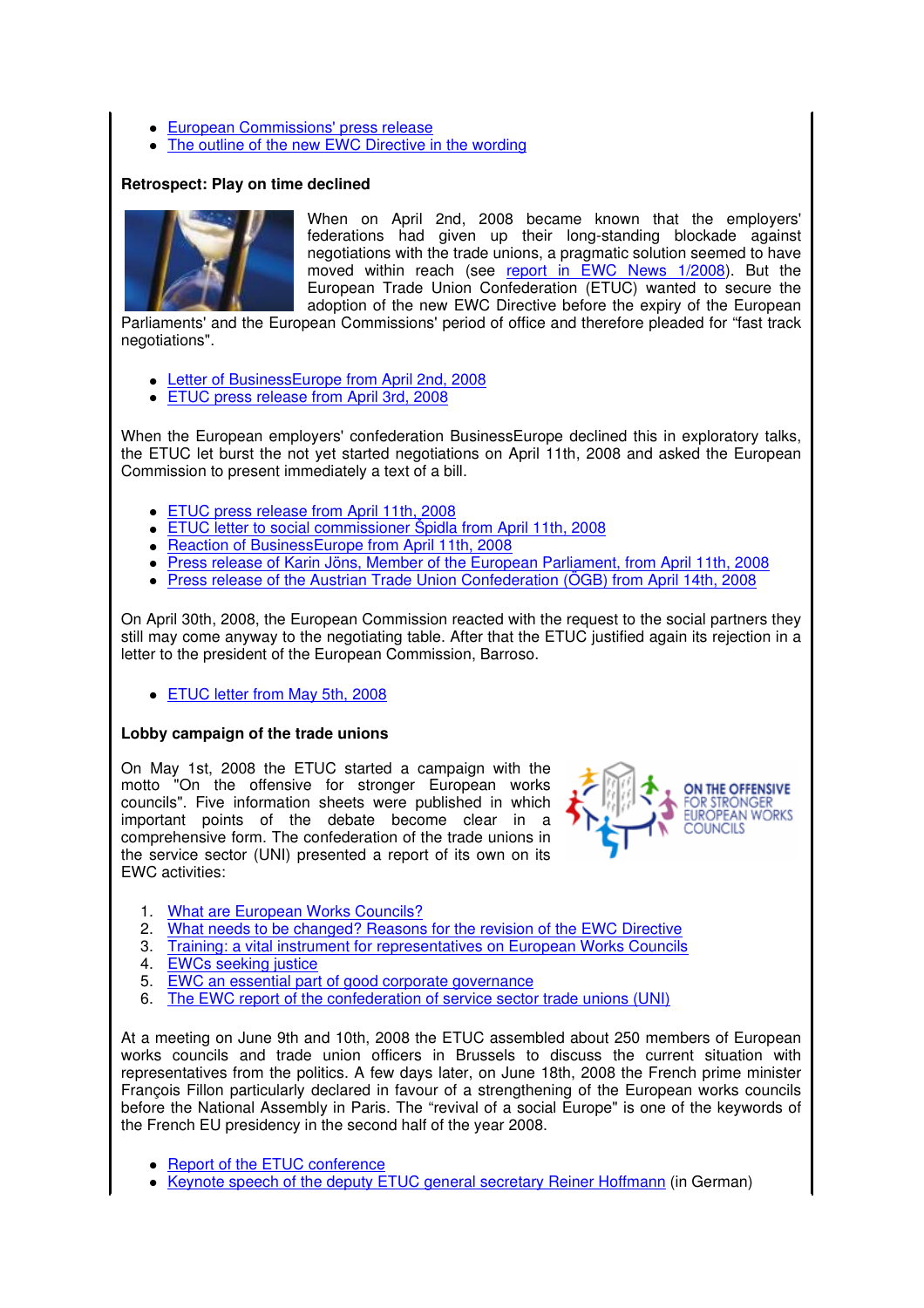- Video statements of conference delegates
- Summarizing review: the course of the revision procedure so far

## **Symposium on the new EWC directive: what is going to happen?**



Many EWC members are still not sure about the consequences of the revision of the directive and would like to design their current EWC agreement legally compliant on the basis of the new legal situation. Also works council members who still have the EWC formation ahead would like to include the new regulations early in their considerations. Not least a number of questions will arise also for lawyers after the adoption of the new EWC Directive at the end of the year 2008. The "euroworkscouncil.net" training and consultancy network offers the opportunity on **January 26th, 2009** on a symposium in Hamburg

to discuss the new legal situation in detail with experts from Brussels as well as from Germany with theoretical and practical background.

• Further information about the EWC symposium in Hamburg (in German)

The symposium is carried out in German. Interested parties in other languages please ask us for the purpose of individual arrangements.

#### **Offer for trade unions**

We carry out similar events on behalf of regional and local trade unions (see for example report in EWC News 2/2007), an EWC workshop of several days also is in preparation for the ver.di federal office. The costs arrangement is in accordance of § 37, para. 6, of the (German) Works Constitution Act. Furthermore for such events EU funds can be applied for (see item 8 below).

**2. Developments in Middle and Eastern Europe**

### **Constitutional court tilts works council law**

On July 1st, 2008 the Polish constitutional court granted a complaint of the Polish employers' federation and declared the works council law, which was passed in April 2006 to be unconstitutional. Within twelve months the legislator must make a new regulation. The law had become effective after intense political discussions and with delay at that time. It transposes an EU Directive of the year 2002 into Polish law, which obligatorily stipulates to inform and consult the



workforce in social and economic issues in companies with more than 50 employees. There hadn't been any works councils in Poland before yet and the representation of the staff was an exclusive task of the trade unions -- provided that they had members in the company (see report in EWC News 2/2006).

The court declared the electoral procedure, which gives a priority to the trade unions to nominate candidates for the works councils, as incompatible with the negative freedom to form a coalition. It discriminates employees who don't (want to) belong to any trade union. If the verdict should find an echo in other countries, it could for example shake the foundationes of the industrial relations in the UK or France. It virtually means a turning to the German system where the works council is de jure completely independent from the trade unions.

- The EU Directive on information and consultation in the wording
- Explanations to the Polish works council law
- The Polish works council law in the wording (in German translation)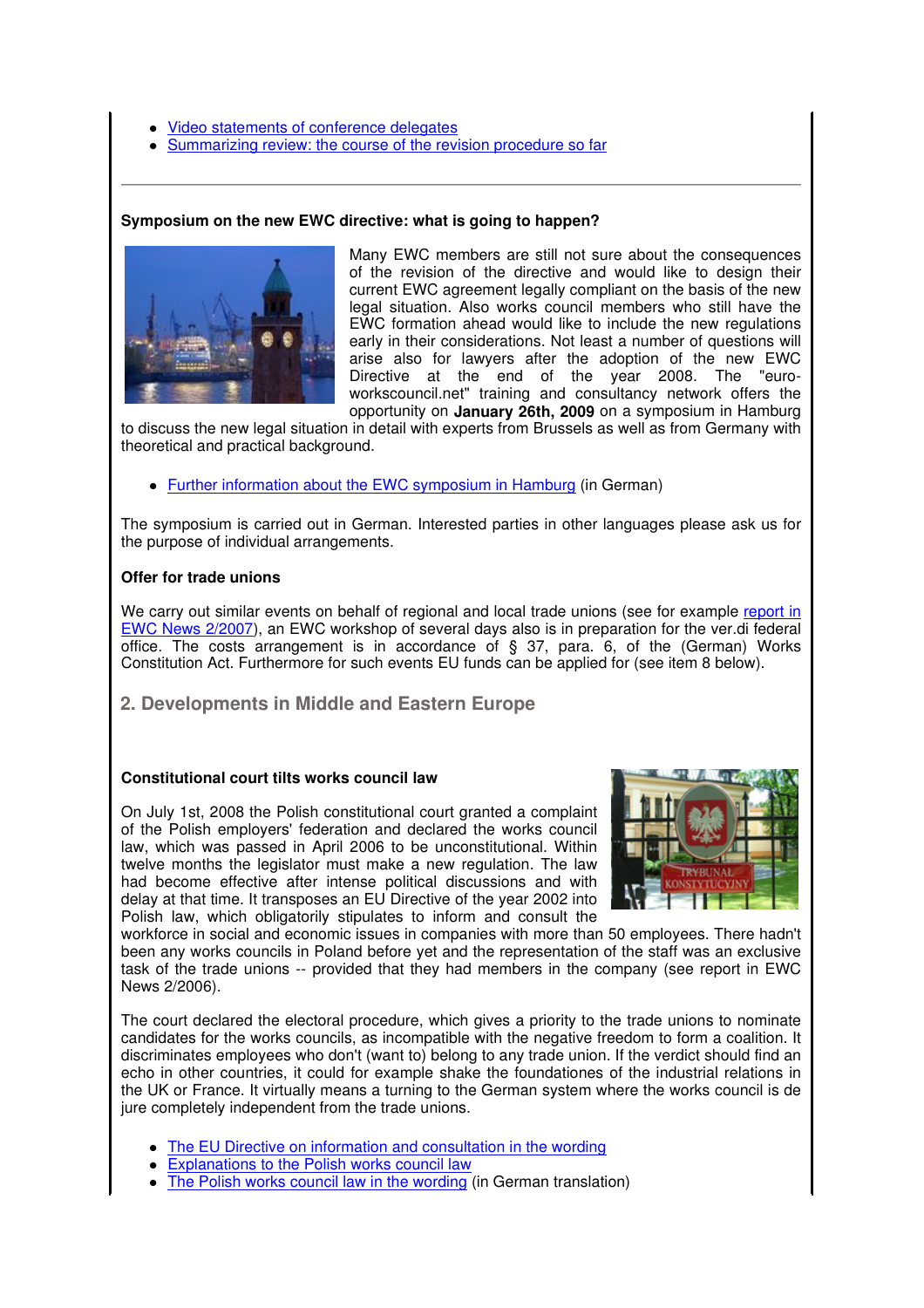## **Works councils secure rights of information**

Another judgement annoys in contrast the Polish employers. The works council of FSO in Warsaw, once the centre of the Polish motor industry, was anxious about the high number of temporary workers and wanted more exact information about the full costs of this sort of employment. When the employer refused this, it went to court and achieved a success. The company must disclose all figures now. The verdict is regarded as a precedent for all works councils in Poland and set about another twenty legal proceedings into motion in the meantime.

• Further information about this judgement

## **Otto Brenner foundation: Engagement in Eastern Europe**

Otto From May 14th to 16th, 2008 the Otto Brenner foundation (OBS) held a conference **Brenner** on trade union developments in Middle and Eastern Europe in Kranjska Gora Stiftung (Slovenia). The OBS is the science foundation of IG Metall and attaches special importance to the adjustment between East and West. Presentations and speeches of the meeting can be downloaded from the Internet as pdf-files as well as pictures and sound. The conference delegates also voiced in favour of a speedy improvement of the EWC Directive.

- The conference documents in the summary (in German)
- The declaration on the revision of the EWC Directive

## **Reports and studies on the situation of the trade unions**

An interim report of the trade union development and the labour relations after the EU Eastern enlargement was presented by Dr Heribert Kohl at the meeting:

- Presentation on legal standards of free trade unions (in German)
- A brief report: Where do trade unions stand today in Eastern Europe?

Have the trade unions of the new EU member states from Middle and Eastern Europe arrived in Brussels by now? This was subject of a research project in the year 2007:

- Further information about the research project (in German)
- The study for the download (in German)

We have arranged on a special page answers to the question which meaning the EU Eastern enlargement has for European works councils.

 **3. EWC answers to restructurings**

#### **Social guarantees at sales**

The French Belgian bank Dexia ("Short term has no future") is regarded as a classic example for a social partnership company in this sector. An agreement which assures the European works council of minimum standards at the sale of business activities was signed in Brussels on December 19th, 2007. This is valid both for the time of the



information and consultation as well as for the modalities of the process of sales. All potential buyers are asked for a written information, whether they keep the social standard of Dexia and want to guarantee the previous status of the employees after the take-over. Central management of Dexia will make this a criterion for the choice of the buyer.

The board of directors decided on the transformation into a European Company (SE) on July 3rd,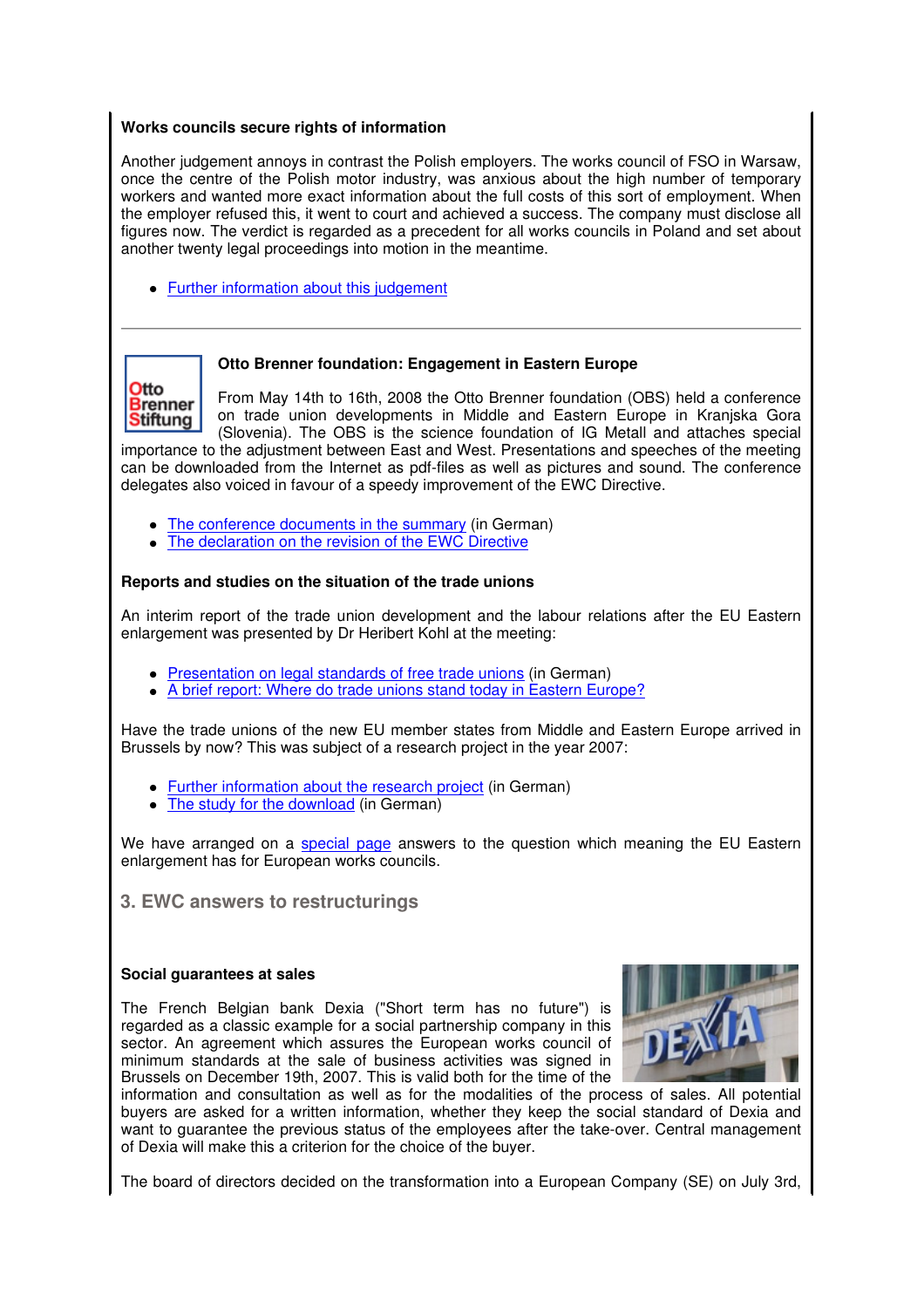2008. Negotiations about a participation agreement shall start in September 2008.

- Statement of the trade union confederation UNI on the SE transformation
- Press release of Dexia

## **Agreement in the mineral oil sector**



On April 2nd, 2008, the European works council and the management of the mineral oil company BP entered into a Europe-wide restructuring agreement which regulates the participation of employees at the relocation of customer service and finance activities. These shall be merged at one single location in a low pay country until 2010. The agreement provides an open dialog with the EWC about project targets and implementation. The employer wants to avoid dismissals through measures of internal transfers, re-training and early retirement. The EWC is involved in the steering group of the management and is given access to all documents, special trainings and can call experts of its own choice. At present an implementation plan with time frame is worked out.

## **EWC secures locations with General Motors**

An Europe-wide framework agreement on the production of the new Astra and Zafira models was concluded between EWC and central management on April 29th, 2008 in Rüsselsheim (see photo). This agreement is not only a milestone for General Motors but also a political signal of first rank for the development of all European works councils into a full-functional committee of workers' representation.



- Report of the contract signing
- Information about the assurance of the Antwerp plant
- Press report on the agreement

The framework agreement provides the following points:

- Guarantees for the plants Ellesmere Port (UK), Bochum (Germany), Trollhättan (Sweden) and Gleiwitz (Poland) until 2016
- The plant at Antwerp (Belgium) is protected by another product line.
- Exclusion of redundancies
- A say at outsourcing in all European locations
- Social protection at staff transfer (five years)
- Local works agreements become part of this agreement

The framework agreement had to be won hard and has a past history:

- Five locations were to compete in a "beauty contest" against each other
- 20,000 employees were concerned
- Statement of central management: "only three locations can survive"
- The central management scattered rumours about concessions of local plants
- There were rumours about new industrial capacities in Eastern Europe

As a reaction to this attempt to "divide and rule" all employee representations concluded in December 2005 an "European solidarity promise" with the aim to conduct negotiations on the future of locations exclusively at European and not at a local level. Thus they authorized the European works council to perform their participation and negotiation rights although this is till now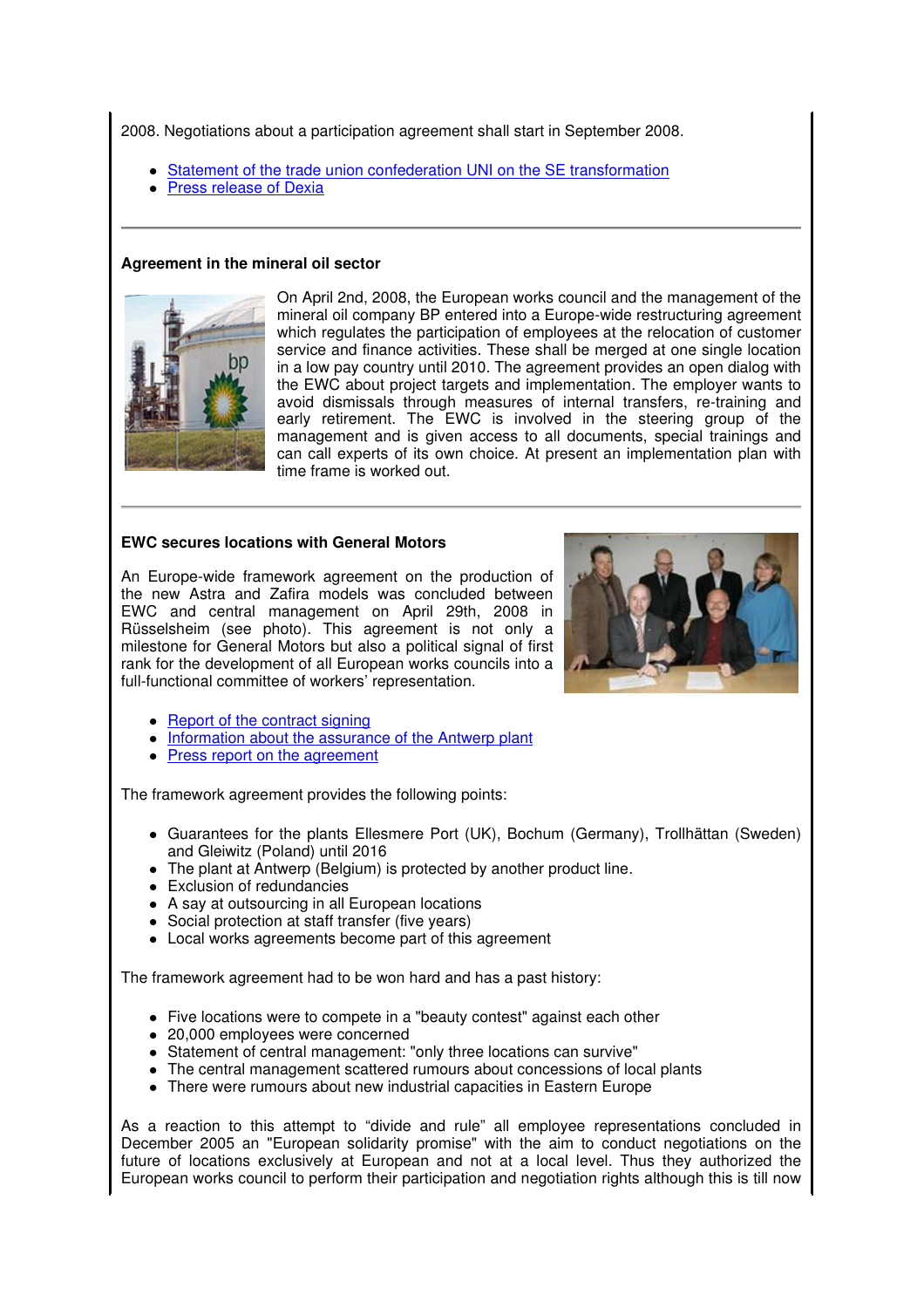not foreseen by the legislator at all. In order to put this on stable grounds a scientific project company was started and financing by the EU was applied for (see report in the EWC News 1/2006).

### **The agreement of General Motors sets standards**



Workers' representatives of the automobile manufacturer Ford from Germany, France and Belgium came together in Brussels on June

3rd, 2008 to prevent the threatening shutdown of the production centre for automatic transmissions in Blanquefort near Bordeaux. They want to outline an agreement at European level and start negotiations with central management about this. Plant shutdowns then would also be no longer a national affair but an European topic at Ford.

• Press release of the Ford meeting in Brussels

 **4. Improved EWC agreements**

## **After partial merger: excellent EWC regulations negotiated**



The take-over of some activities of Alcatel-Lucent by the French electronic group of Thales led to the adaptation of the EWC agreement of 1993 to the new group structure. It was signed in the Parisian suburb Neuilly on December 18th, 2007.

In future 35 workers' representatives belong to the EWC, which meets under the chairmanship of the employer, amongst this 17 from France, five from the UK, three from Germany and two each from Italy and Spain. The high French delegate number was necessary to take all trade unions adequately into account. The agreement provides two annual EWC plenary meetings in addition there are for the first time division meetings: twice annual for the areas of defence, aerospace and transport security.

The steering committee consists of twelve members (thereof six from France) and meets every two months. The EWC secretary gets 350 hours time-off per annum, members of the steering committee 150 hours and the other EWC members 100 hours. The EWC is supported by the consultancy firm of the French group works council and can engage an additional international expert up to the annual limit of 50,000  $\epsilon$ . The EWC in addition gets an annual budget of 16,500  $\epsilon$ for other costs in which the costs for meetings, journeys and interpreters aren't credited to this.

## **Precise information rights**

The new agreement provides for clarity at an important point, which leads to quarrel with the employer in many European works councils again and again. When does an issue have a transnational character? The EWC of Thales is involved if more than 150 redundancies are carried out in two countries or if a restructuring measure concerns more than 500 employees. The EWC also has to be involved in case of fundamental structure changes of the company in only one country.

## **Bouygues now with a full European works council**

It required a legal altercation to induce the central management of the French conglomerate Bouygues to renegotiate the agreement from the year 1995 (see



report in EWC News 1/2007). It was signed in Paris on February 19th, 2008. According to that the European committee for social dialog is changed into a full EWC, which also contains Switzerland besides the EU. Bouygues is active in the construction and property sector, operates a telephone company, has shares in the formerly state television channel TF1 and in the engeneering company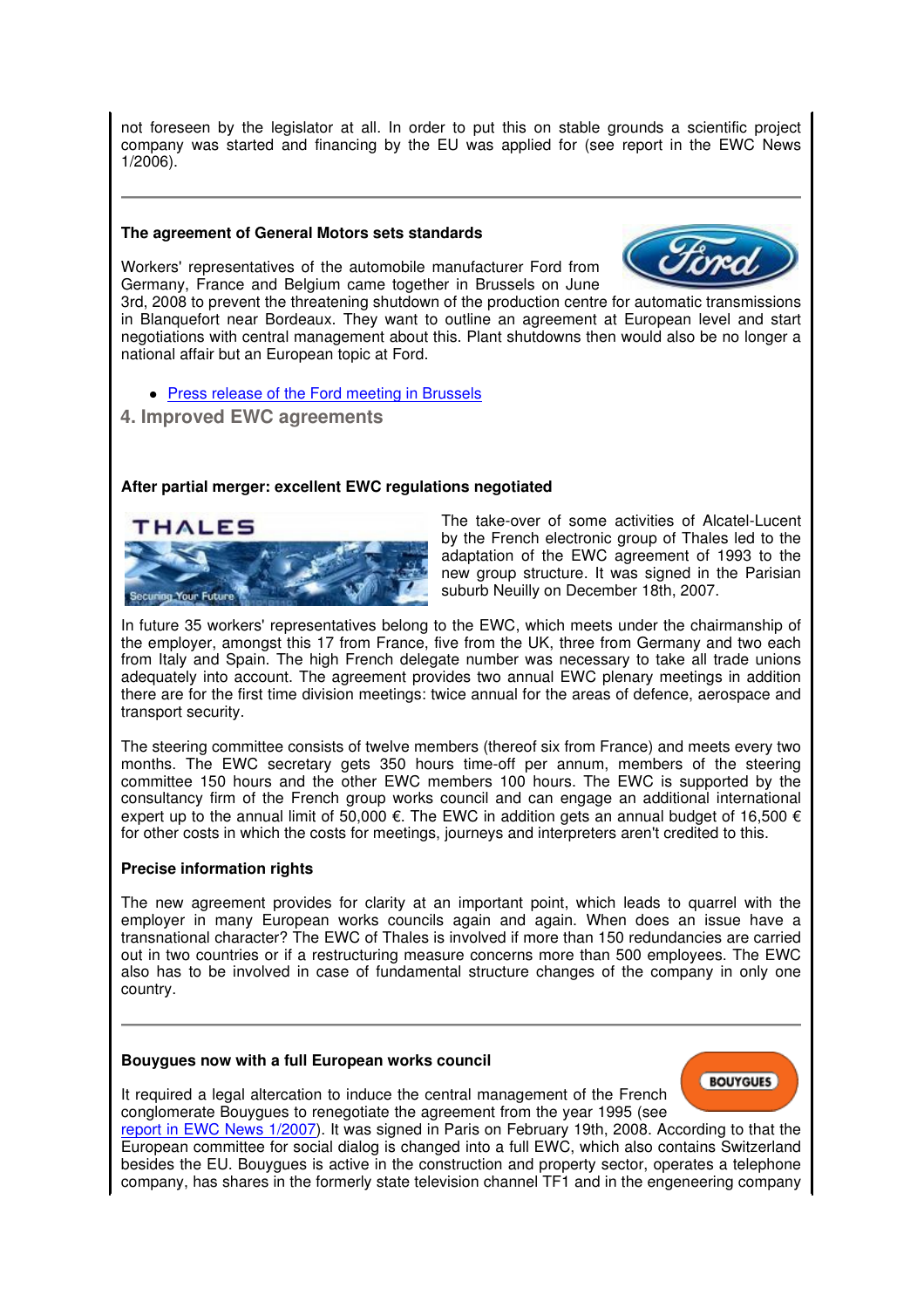Alstom.

Summary of the shareholdings of Bouygues

The EWC consists of employers' and workers' representatives, which is typical for EWC agreements based on French model. The employees' side sends 12 members from France and 12 members from other countries as well as two trade union delegates, who must be employees of the group. The French delegates aren't elected by the group works council but appointed by the trade unions in which the CGT-FO forms the majority with seven mandates. Countries with which the EU is conducting accession negotiation (at present these are Croatia and Turkey) send observers into the EWC.

The employees' side elects a speaker ("secretary") and four deputies, who together form the "office" and get 220 hours each time-off per annum for this mandate. Together with the CEO of Bouygues, who also performs the EWC chairmanship, they form the select committee. In urgent cases the committee meets within 72 hours. The employer bears all costs for meetings, means for work and experts and provides in addition the EWC with an own annual budget of 14,000 €. There is an entitlement of four days training during a four-year period of office.

## **Threat with lawsuit leads to improved EWC regulations**



Some passages of the valid EWC agreement of the French tyre manufacturer Michelin were modified in an EWC plenary session on April 2nd, 2008 at the group seat in Clermont-Ferrand. A complete new version shall however be carried out only when the revision of the EWC Directive is completed in Brussels. Starting point for the renegotiation was a threatening lawsuit, which could be avoided in April 2007 in the last minute (see report in EWC News 1/2007). Michelin has an EWC since 1997.

The agreement still leaves Switzerland aside but reveals however an observer status in the EWC to all countries with which the EU conducts accession negotiations. The select committee was increased to six members to allocate an additional seat to Eastern Europe. All six must come from different countries. The number of annual meetings was increased from two to four. The information and consultation of the EWC in exceptional circumstances is in future carried out at the same time with the national works councils of the countries concerned.

• Informationen about the EWC of Michelin (in French)

### **Siemens EWC founds regional committees**

At a meeting in Vienna a new version of the EWC agreement was signed by Siemens on May 29th, 2008. The previous agreement had stopped on the level of 1995 when the "Siemens Europe Committee" (SEC) had been established on a voluntary basis.



The most important innovations: the steering committee is enlarged from four to five members, the mandates are in future bound to certain regions, namely the Northwest, the Southwest and Eastern Europe. In addition to the annual plenary meetings so-called "cluster meetings" where the SEC members of the respective region meet the management take place once per year. These new regional committees are informed and consulted in matters, which concern their respective countries. This actually means doubling the meeting frequency, because before the electrical company didn't go beyond the legal minimum requirement of one annual meeting.

• Review: Interview with the SEC chairman in July 2006 (in German)

 **5. New formation of European works councils**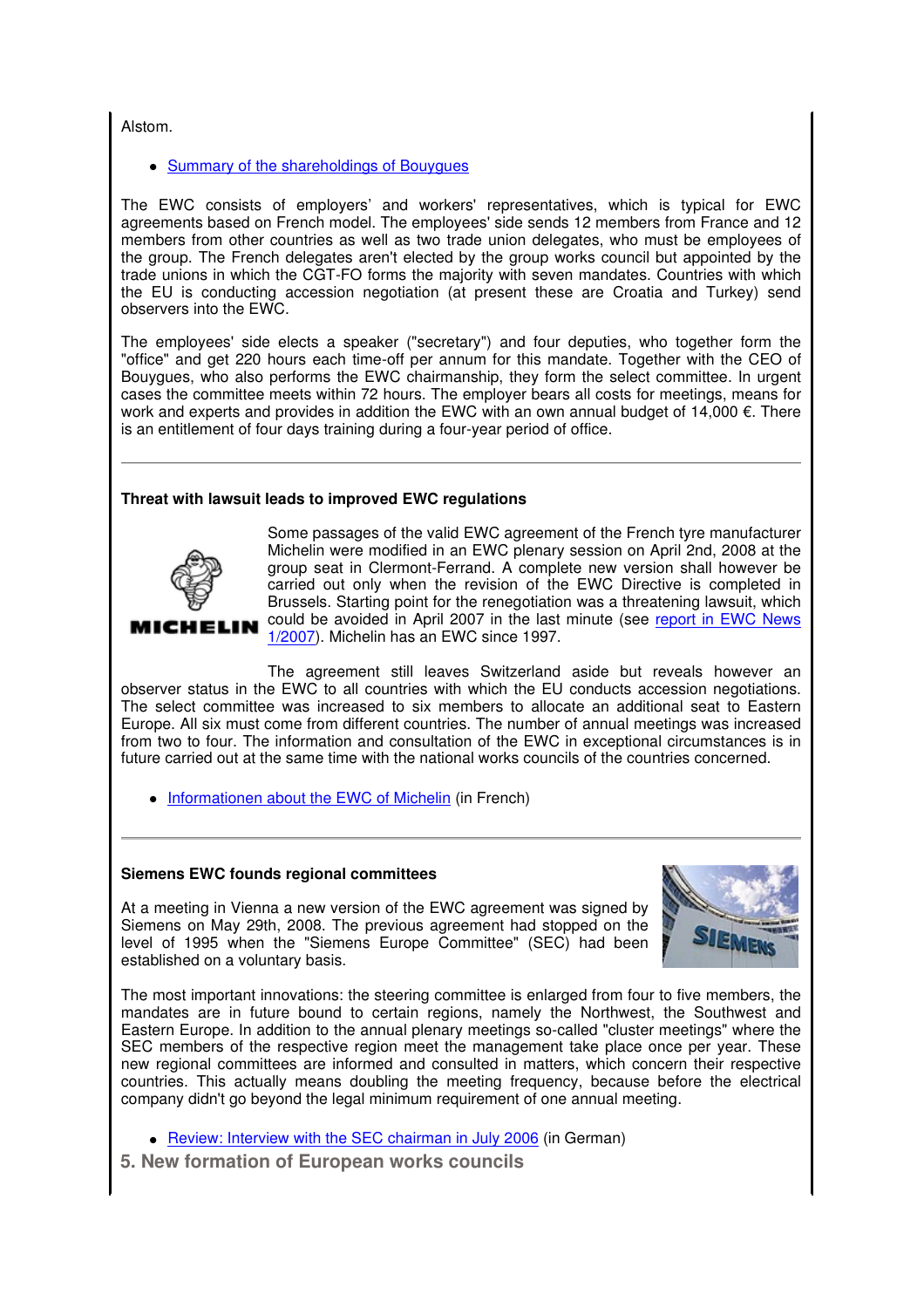### **A Belgian textile group founds EWC**



For the Beaulieu International Group an EWC agreement was signed according to Belgian law on February 28th, 2008. The company with seat in Waregem (West Flanders) is family owned and manufactures floor coverings and furniture textiles. The EWC is composed according to Belgian habits: 18 management and 18 workers' representatives from Belgium, Germany, France, Spain, the UK and Norway, who meet once a year, belong to it. An additional extraordinary meeting is possible, there is no steering committee.

#### **British agreement in logistics company**

An EWC agreement was signed according to British law for the second greatest logistics company of the world on March 14th. 2008. Ceva Logistics with seat nearby the Amsterdam airport resulted from the merger of the Dutch TNT Logistics with the U.S. company Eagle Global Logistics (EGL) in August 2007. Both belong to the U.S. finance



investor Apollo Management. 30 members from 16 countries belong to the new EWC, which meets once to twice every year. Further meetings are possible in extraordinary cases. The steering committee consists of four members. The agreement provides training measures as well as the support by experts.



#### **U.S. pharma supplier founds EWC on German law**

An agreement on the formation of a European works council was signed for West Pharmaceutical Services on March 31st, 2008 (also see report in EWC News 1/2006). The U.S. group produces rubber and synthetic material parts, which are used for the packing of drugs.

Two delegates each will belong to the EWC from Germany, France and the UK; Denmark, Italy, Spain and Ireland send one delegate each. Meetings take place at the seat of the European management in Eschweiler near Aachen once a year for three days, the meetings are carried out in English without interpreters. In urgent cases the EWC chairman can visit locations in other countries, he and his deputy get twelve days time-off per annum in addition to the annual meetings, all other EWC members get six days per annum for EWC matters. The constituting meeting is planned for the end of August 2008.

#### **New EWC based on Luxembourg law**

The economy of the Grand Duchy doesn't only consist of banks and steelworks. A smaller "global player" is the Monier group, manufacturer of roof building-materials. The agreement signed on June 17th, 2008 provides a 15-headed European works council, which meets once a year. The CEO and the EWC secretary take turns in the chairmanship every year. Some countries were



combined to groups which get respectively only one mandate (e.g. Belgium and Netherlands). The EWC is also responsible for Bosnia, Croatia, Serbia, Switzerland and Turkey.

The EWC elects an "executive office" with the secretary, its deputy and another three members, who meet three times a year. In exceptional circumstances a special session of the office takes place to which delegates of all countries concerned are invited. Besides the participation in meetings the secretary gets 100 hours time-off per annum, the further members of the office 70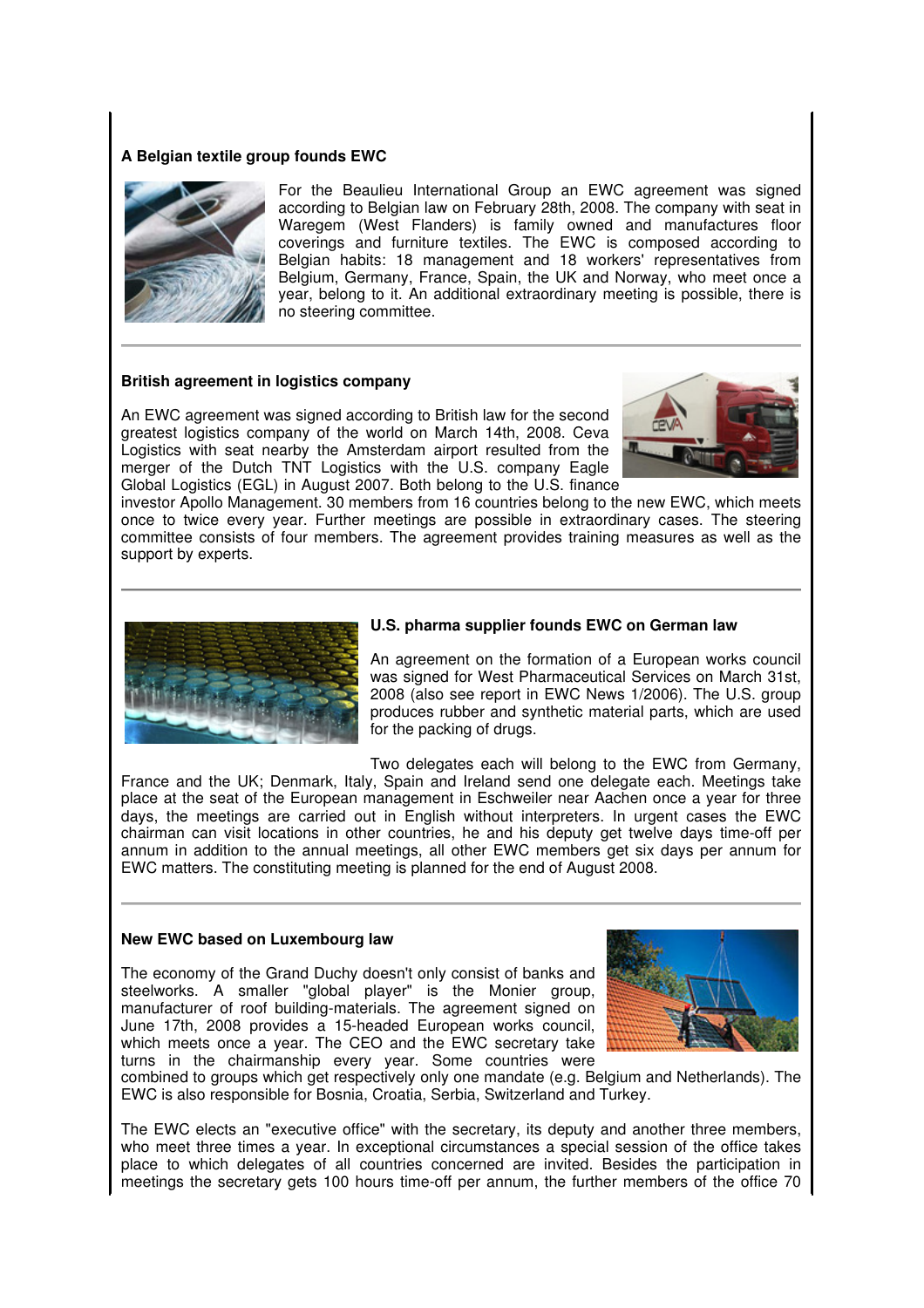hours and all other EWC members 30 hours. The EWC is entitled to training for four days per fouryear period.



## **An Italian cement group founds EWC**

On June 18th, 2008, an EWC agreement was signed according to Italian law for Buzzi Unicem to which the Dyckerhoff group also belongs since 2004. There was already since 1996 a seperate EWC at Dyckerhoff according to

German law. The new EWC consists of 15 members: six from Italy, four from Germany and one each from the Netherlands, Poland, Luxembourg, Czechia and Slovakia. They meet once per year as well as in extraordinary circumstances. Remarkable: all countries with which the EU conducts accession negotiations are invited to the EWC meetings as an observer. The EWC forms a steering committee from five members (three from Italy and two from Germany) who at least meet twice every year.

• Press release for the EWC formation

## **Call centre with a "long line"**

EWC negotiations are limited by the legislator to three years in which the special negotiation committee (SNB) must be called within six months for the constituting meeting. Nevertheless there are cases in which negotiations take place substantially later and under quite unusual circumstances: so at Transcom WorldWide, a call centre and collection service provider based in Luxembourg, which belongs to the portfolio of the Swedish finance investor Kinnevik.



Although the application of the formation of the European works council was already made in March 2004, the special negotiation committee met for the first and only meeting in Barcelona from June 30th until July 2nd, 2008. A narrow majority was found in a crucial vote among the 16 workers' representatives from 16 countries for the signing of an EWC agreement based on Luxembourg law. The EWC will consist of 23 employees and several employer representatives, meet once a year and elect a coordination team, which can interact via video conference. The constituting meeting is planed for April/May 2009.

• Report of the SNB meeting

The texts of numerous EWC agreements are available on a download page.

 **6. Mixed interim results of the European Company**



## **Knauf Interfer with only one workers' director**

Since June 27th, 2008 Knauf Interfer with seat in Essen (formerly Stinnes Stahl) has signed as a European Company (SE). Before a SE participation agreement had been signed on April 8th, 2008. The steel trade group has branch offices in Austria, Poland, Hungary and the Netherlands.

The supervisory board consists of three members, amongst this is one workers' representative. A SE works council is founded on the basis of the legal minimum requirements if the staff number exceeds 250 outside Germany. Until then the German group works council takes over the tasks of the SE works council, all countries with more than 50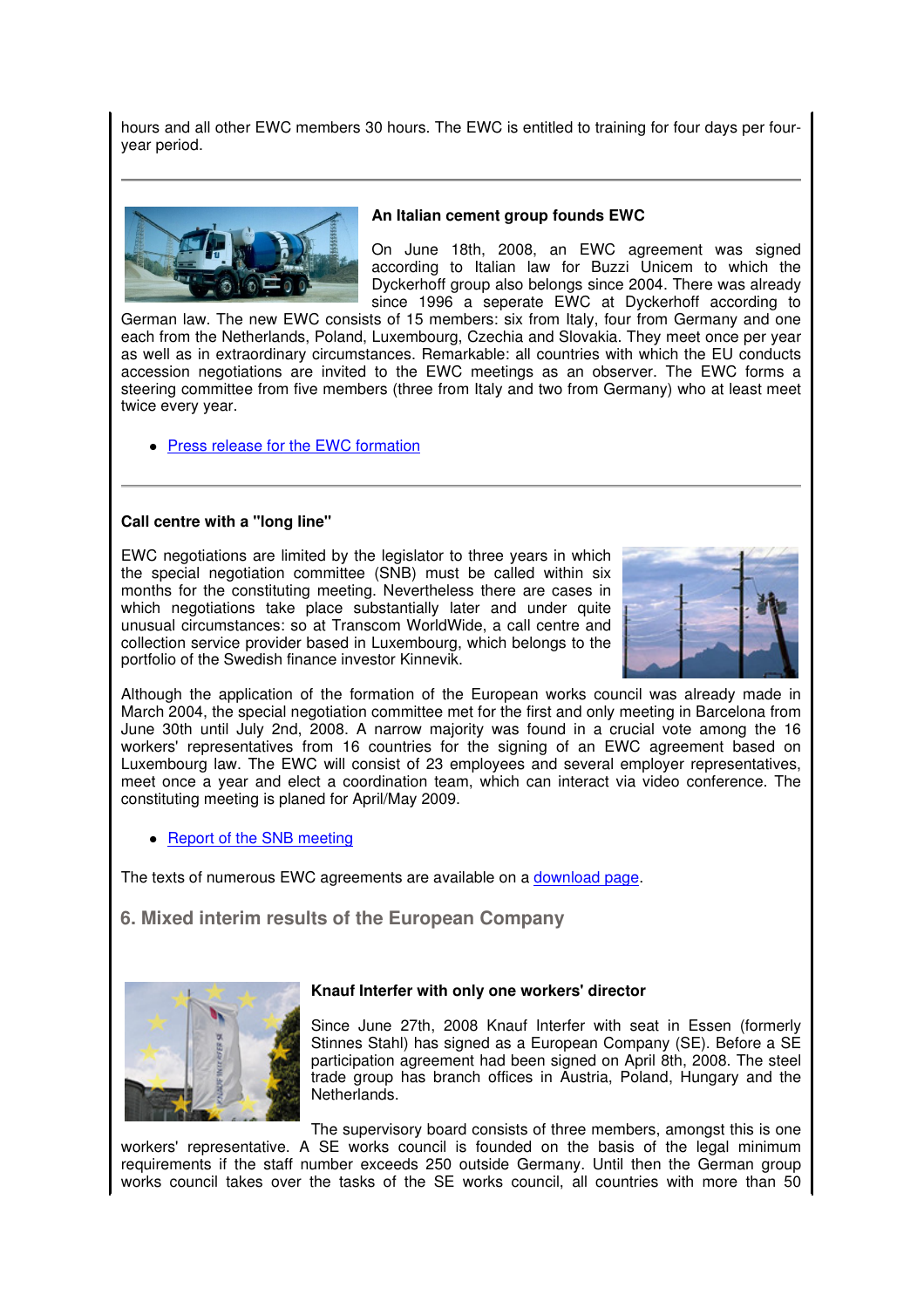employees can send guests to the group works council meetings. Growing into the equal participation of workers' directors in the supervisory board is particularly excluded in the agreement.

#### **Interseroh completely without participation**

A SE participation agreement was signed in the Cologne raw material and recycling company Interseroh on April 15th, 2008. The negotiations had started in January 2008 (see report in EWC News 4/2007). Since there is no participation in the present German supervisory board, the future SE supervisory board also remains without employee



participation. The SE works council will consist of nine members although before 17 members had belonged to the special negotiation committee (SNB). The SE works council will be the first transnational committee of workers' representation at Interseroh, there hadn't been any European works council before yet. The entry of the Interseroh SE in the register of companies is planned for autumn 2008.

#### **Also Klöckner without participation**



A SE agreement was signed for the metal wholesaler Klöckner in Duisburg on June 30th, 2008. The works council criticizes that the participation remains limited in the long run. There will be no single workers' representative in the supervisory board of the Klöckner SE, which consists unchanged of six members. On the other hand, the SNB could succeed with a SE works council consisting of 21 members. Delegates from the EU meet twice every year, also from countries with very little staff. It is conducted by a select committee consisting of five members.

#### **European Company as threatening potential?**

"Say quietly goodbye when parting -- the co-determination from the German view crumbles." So writes the German economy magazine Capital on March 21st, 2008. In the title it reads that through the European company (SE) employees like politics can be better kept in check. Fact is: there are several problems for the employees' side at the transformation in a SE. Though the EU legislation protects the current participation standard, but simultaneously it is however frozen in the SE for all the future. Companies only just under the limit of 2,000 employees avoid growing into the equal co-determination with the SE transformation. Large stock companies can reduce their supervisory board from 20 to twelve members. The political-economic spokesman of the SPD group in the Bundestag, Rainer Wendt, therefore fears: "In the long run we will have only SE". Lower standards in comparison with the German co-determination laws, clearly arranged group structures, easily movable capital are the reasons. "Primarily the SE can shift the seat more easily abroad -- an important argument in future discussions on laws, job reduction and privileges", Capital writes further.

- The Capital contribution in the wording (in German)
- Background: The participation in the European Company (in German)

#### **Job reduction for the first time a topic for SE works council**



The SE works council of the French reinsurer Scor was invited at short notice for a special session on July 3rd, 2008. Central management announced the reduction of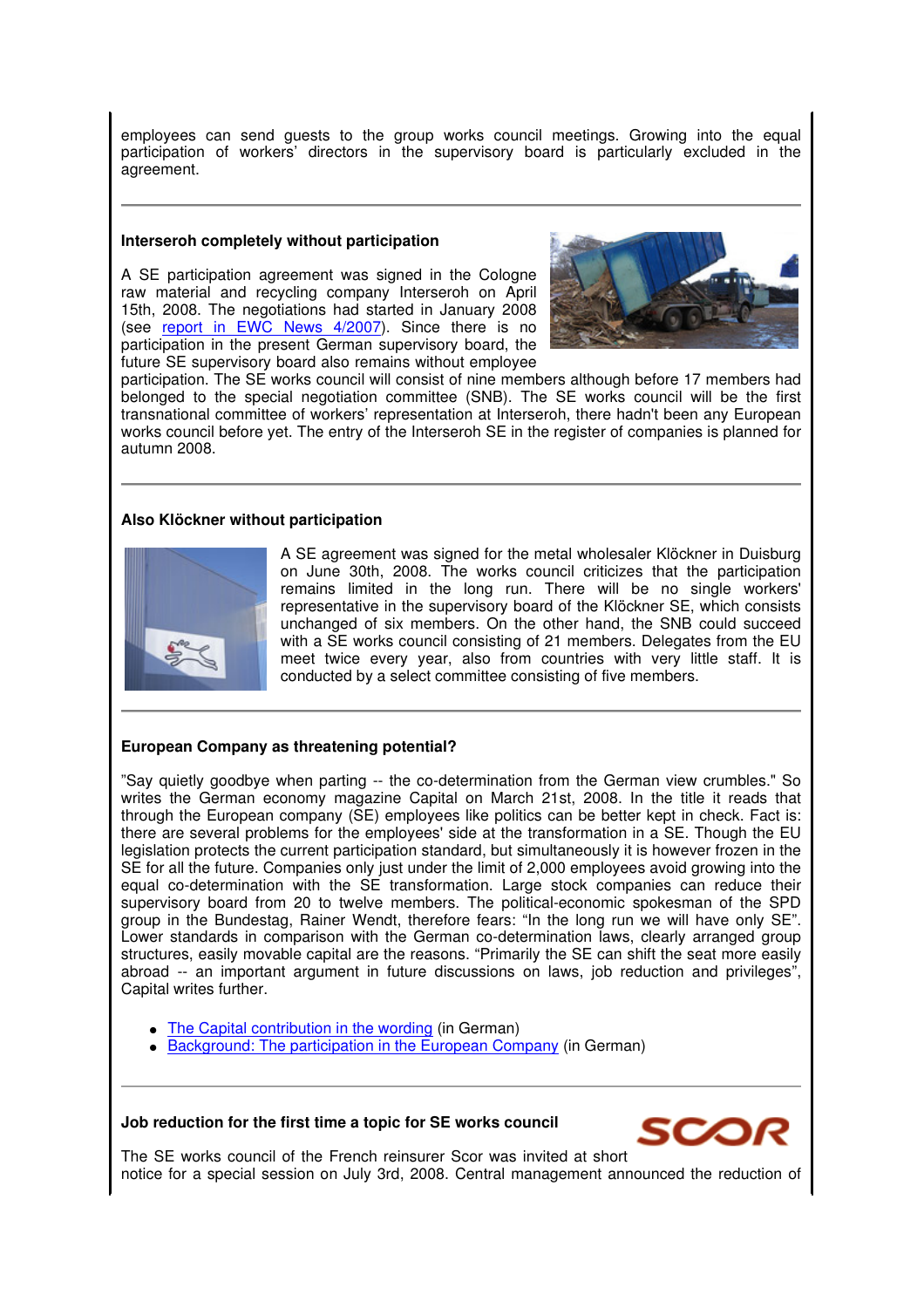200 jobs, what means one eighth of the staff. The staff cuts are apparently part of the transformation into a European Company (SE) in connection with merger and restructuring processes in Germany and Switzerland. Scor had concluded a SE agreement as the first company according to French law in May 2007 (see report in EWC News 2/2007). The SE works council wants to engage a consultancy firm to analyse the financial data and work out a sound alternative concept for the plans of central management. For the workers' representatives the complete legal form of the SE is politically put to test.

- Statement of the secretary of the SE works council (in French)
- **7. International framework agreements**

#### **Rhodia renews its framework agreement**

On March 25th, 2008 a worldwide framework agreement was signed for the French chemical group Rhodia in Paris, which is more precise in its wording than the old agreement of 2005 (see report in EWC News 1/2005). New is the formation of an international working group on safety at work including an external expert. To check the compliance with the agreement locally, a commission visits a certain country every



year. In October 2007 China stood on the programme, Brazil will follow soon.

- Report of the signing of the agreement
- Report of the visit of the delegation in China
- The new agreement in the wording

### **Europcar commits itself to the compliance with social fundamental rights**



At the EWC meeting on April 8th and 9th, 2008 in Paris a declaration between central management and the EWC of the car rental Europcar was signed, which confirms internationally obligatorily minimum standards, among others equal opportunities, health and safety, right to collective representation and minimum wages. Europcar was a subsidiary of Volkswagen until March 2006 and founded an European works council according to French law only after the sale to the French finance investor Eurazeo.

Report of the last EWC meeting (in German)

#### **French tube manufacturer with social responsibility**

A worldwide framework agreement was signed between the European works council and the central management of Vallourec on April 9th, 2008. The company produces pipes for the oil and gas industry and has obliged itself with the agreement to respect international labour standards in all branch offices and in its choice of suppliers. The EWC receives a report on it every year.

- Report about the contents of the agreement
- The agreement in the wording



**Pioneering agreement in Facility Management**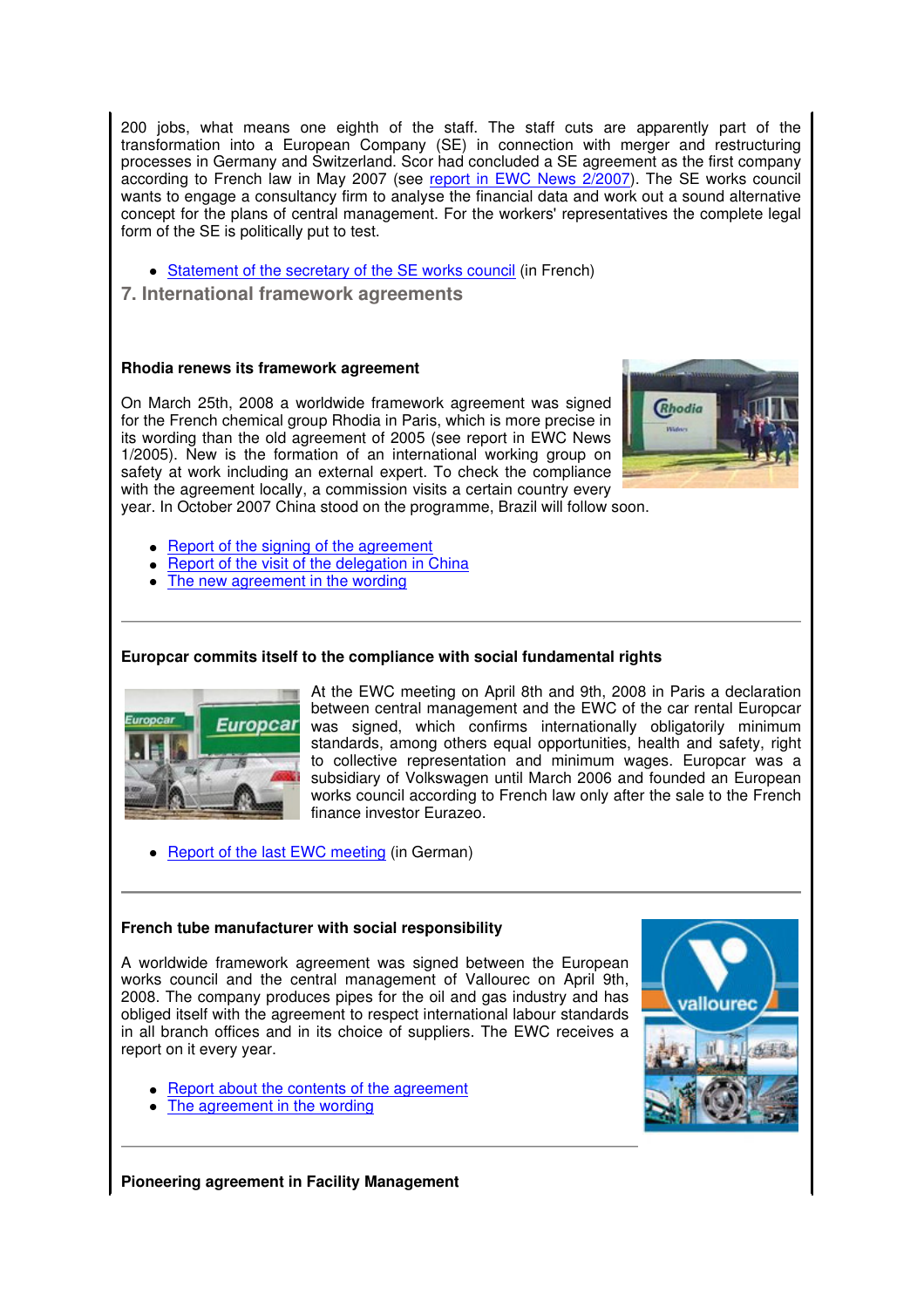

The Danish company ISS with 440,000 employees in 50 countries worldwide, signed an agreement with the confederation of service sector trade unions (UNI) in Copenhagen on June 3rd, 2008, which is seen as the most progressive of its kind and which replaces the agreement from 2003. Central management of the property service provider (office cleaning, reception, canteen, landscaping, safety etc.) does not only support actively trade unions recruiting members in all branch offices worldwide in future, but also provides a fund amounting 100,000  $\epsilon$  every year to raise the work standards in particularly sensitive areas. ISS seeks to influence social responsibility of the entire industry sector with

this agreement.

- Report of the signing of the agreement
- The agreement in the wording

#### **Steel group strengthens health and safety at work**

An agreement on health and safety at work was signed for the steel group ArcelorMittal in Luxembourg on June 3rd, 2008. It provides the formation of an international committee on safety at work consisting of three employers and nine trade union representatives, which can visit factories in the whole world to improve safety regulations. The agreement had already been announced at a meeting of the workers'



representatives of ArcelorMittal in Montréal (Canada) in September 2007 (see report in EWC News 4/2007).

- Press release for the signing of the agreement
- Framework agreement on the worldwide committee on safety at work
- Minimal standards for local health and safety committees



The Italian cement manufacturer Italcementi signed an international framework agreement on June 17th, 2008

with the Building and Woodworkers' International (BWI) and its European works council at the group seat in Bergamo. The agreement doesn't only apply to all branch offices worldwide but also to contractors and suppliers. It provides for the formation of a reference group under participation of the EWC, which supervises the compliance with the agreement at least once a year. Italcementi also had improved its EWC agreement in July 2007 (see report in EWC News 2/2007).

- Report of the signing of the agreement
- The agreement in the wording

#### **Gaz de France safeguards worldwide social standards**

Shortly before the merger with the utility group Suez (see report in EWC News 1/2008) central management of the partly state owned French gas provider Gaz de France



obliged itself to recognize worldwide basic social rights on July 2nd, 2008. Foreseen is also the formation of a monitoring group under participation of the European Mining, Chemistry and Energy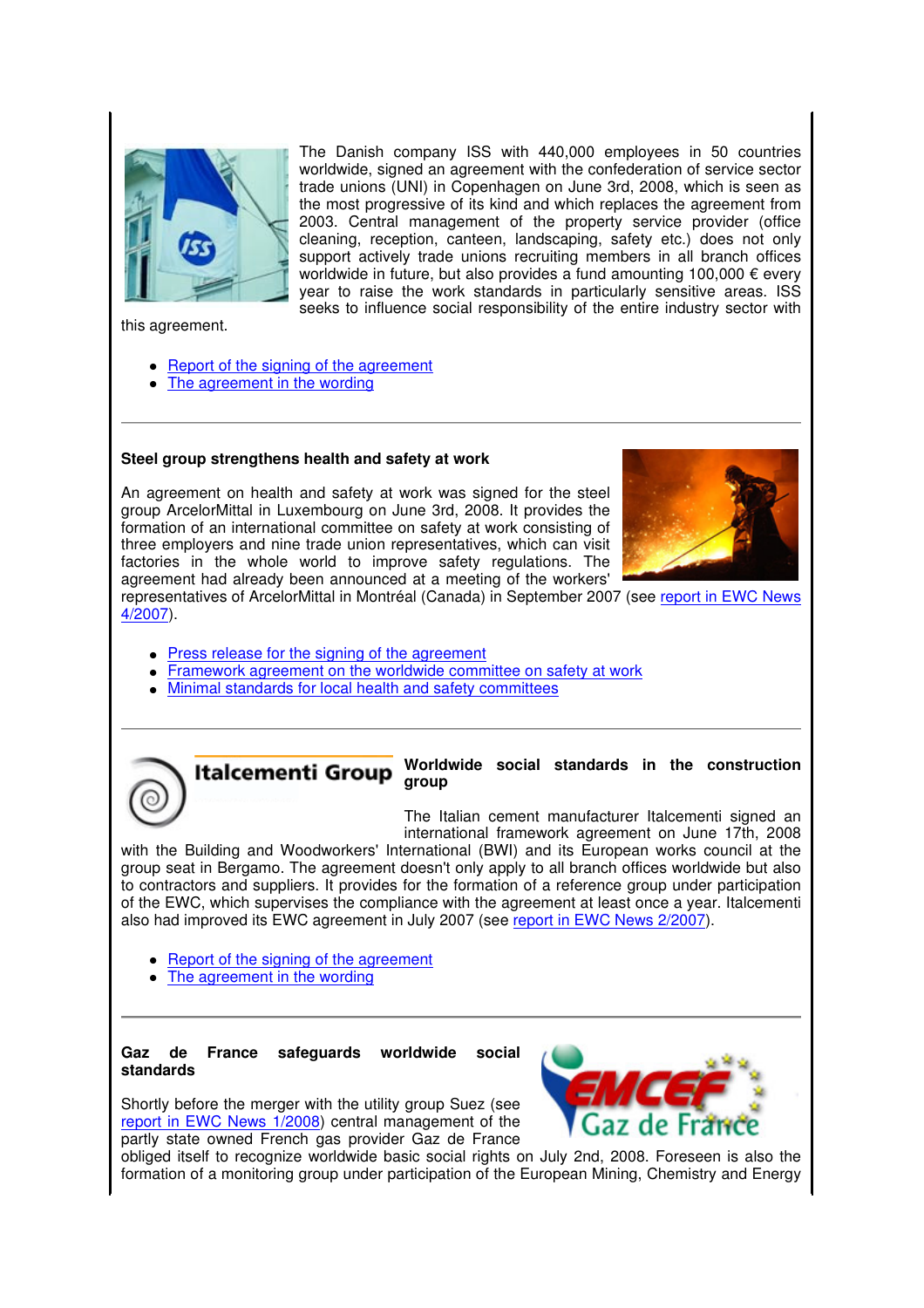## Federation EMCEF.

• Report about the agreement

# **8. EU funds for European works councils**

## **Training activities and restructuring projects**



Workers' representatives in Europe-wide active companies can claim funds from the European Union to deepen and improve their cooperation. An appropriate budget line has been set up on initiative of the European Parliament in the middle of the nineties to support the formation of European works councils in such companies in which the employers blockade. Meanwhile managements are using these funds however, for externally financing programmes on corporate social responsibility (CSR) (see report in EWC News 1/2006).

Depending on the focus of the programme the European Commission promotes 80 to 90% of the total costs of the project, which makes up to about 150,000  $\epsilon$  per year. Projects with a larger volume are more likely to be funded. Important: partners must be involved from at least two EU member states and projects including the accession countries from Middle and Eastern Europe enjoy priority. The most important areas for such a support are:

- Support of the social dialog at European level
- Improvement of knowledge in the area of labour relations
- Formation of new European works councils
- Improvement of transnational information and consultation procedures
- Training and information measures for European works councils
- Improvement of knowledge about transnational company agreements

Practically all topics, which European works councils are dealing with, are eligible. The applications can be made in spring and autumn of every year, the budget for this amounts to several million  $\epsilon$ and is provided every year.

- Further information about these budget lines
- Vademecum on drafting projects

Examples of EU sponsored projects:

- Preparations for the formation of a European works council (in German)
- Strengthening of the cooperation with General Motors
- Dealing with technological and economic changes at Ford (in German)
- Country comparison on information and consultation rights
- Employee participation in the port logistics
- Transfer of IT jobs to developing economies

The training and consultancy network "euro-workscouncil.net" helps with the application for these funds and supports trade unions and works councils also with suggestions as regards to content.

# **9. EWC research**

### **Study from Dublin gives a current summary**

The European foundation for the improvement of living and working conditions with seat in Dublin presented a study on March 20th, 2008, which gives a brief summary of the current stand of EWC research. Not only figures on the current distribution of European works councils are displayed on 22 pages, but also

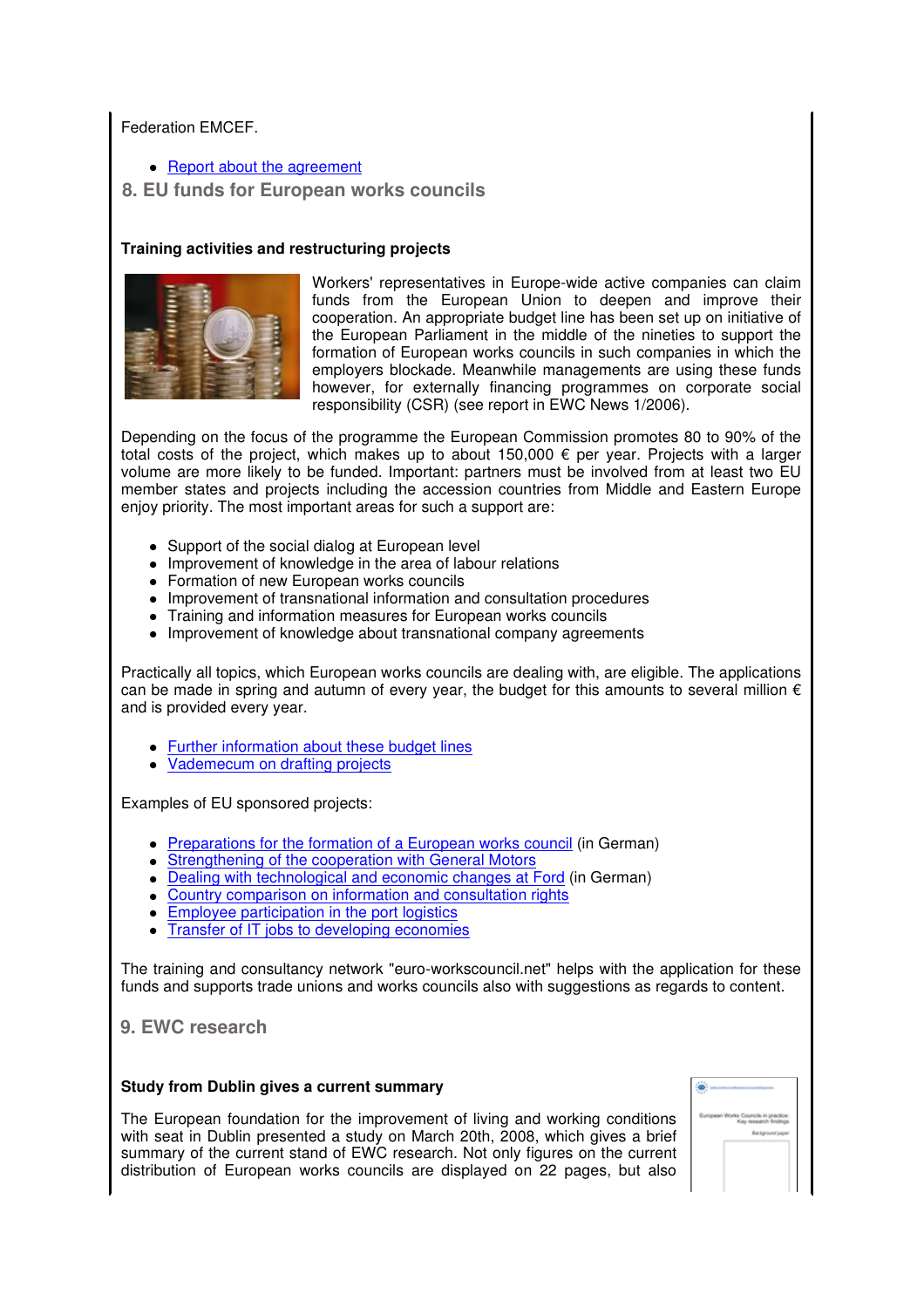portrayals on single topics:

- European works councils in practice
- European works councils in the new EU member states
- Approach to transnational restructurings
- The role of European works councils at the conclusion of international framework agreements.

The study is available only in English.

• Download of the EWC study

**New paper on transnational company agreements**



A group of experts had worked out a study on transnational company agreements on behalf of the European Commission in May 2006 (see report in EWC News 2/2006). To this topic the Directorate-General employment, social affairs and equal opportunities presented two new papers on July 2nd, 2008. The working document with the title "The role of transnational company agreements in the context of increasing international integration" is completed by a comprehensive evaluation of agreements.

- The working document in the wording (11 pages)
- The evaluation of transnational company agreements (38 pages)
- **10. Interesting web sites**

#### **European works council of Deutsche Bahn**

The most important information about EWC work of the German railway is now available on a web page of the company. Reports on meetings, a summary of committees and structure of the EWC as well as laws and documents can be retrieved there.



- The EWC web site of the German railway
- Further EWC information of the trade union Transnet (in German)
- Report of an EWC workshop in Paris (in German)

More and more European works councils are represented with their own site on the Internet, e. g.:

- BNP Paribas (only in French)
- Club Méd
- General Motors
- Hilton hotels
- $\bullet$  KBC

**Social responsibility in the sugar industry**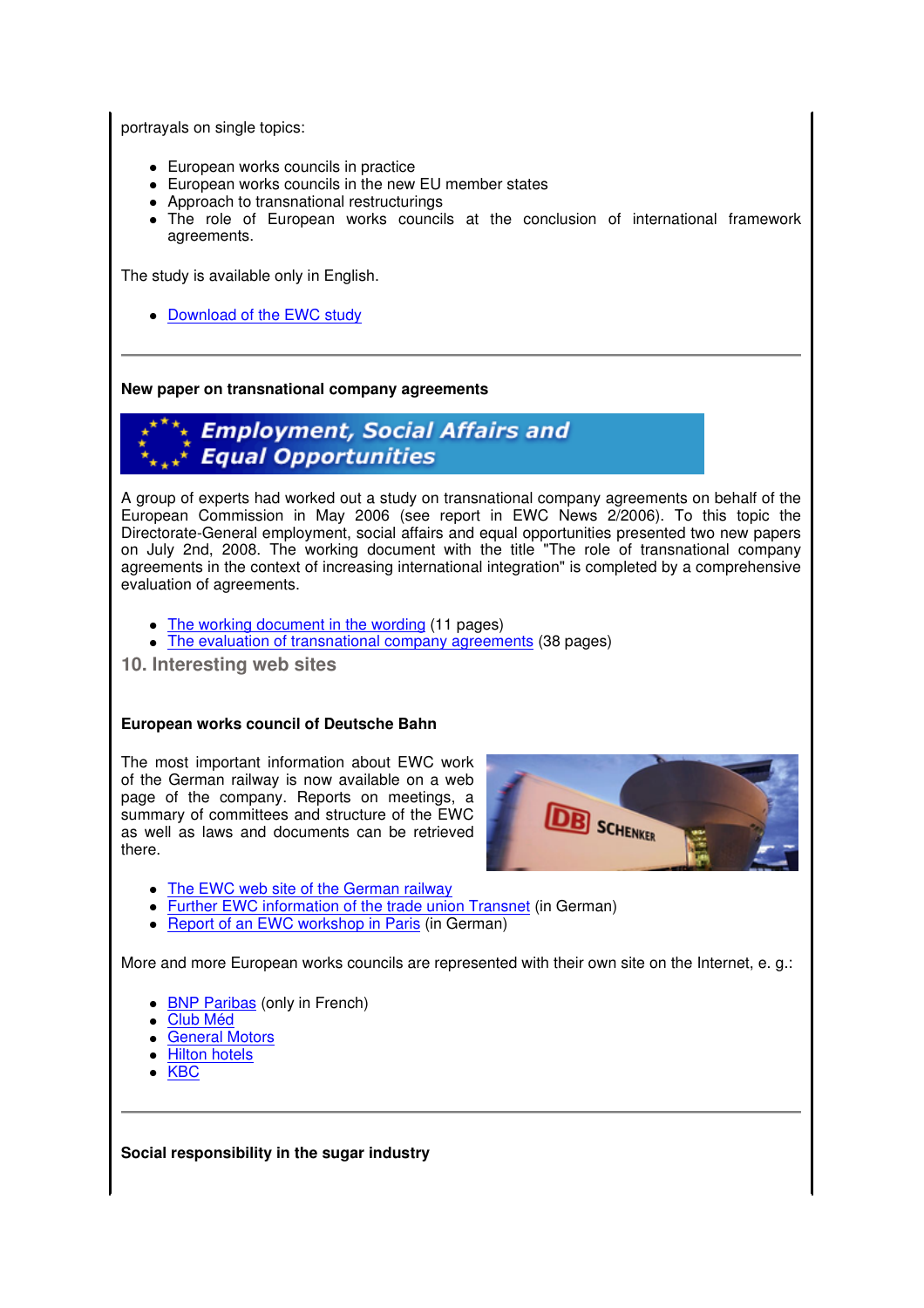

**eurosugar** This web page is a joint project of trade unions and employers' federations in the sugar industry at a European level. It contains information about social responsibility of companies in this sector, EU funds for restructurings, joint declarations of the social partners, sector-specific economical data in three languages.

• The web page of the sugar industry

## **Trade union web page for Maersk**

The International Transportworkers Federation (ITF) has set up an own web site for the trade unions at A.P. Moller-Maersk, the world's biggest transport group based in Copenhagen and main activities in the container shipment and port logistics. Information about the worldwide working conditions, news, reports and documents can be downloaded there.



The web site for Moller-Maersk

## **EU project on the future of industrial relations**

With the EU sponsored project ZAUBER ("future of industrial relations and labour in Europe"), the education association Arbeit & Leben in Osnabrück tries to activate the debate by means of workshops and events. Main emphases are the information and consultation of employees in multinational companies, the European wage policy and prospects for industrial relations in Middle and Eastern Europe.

• The Web page of the project (in German)

We have arranged numerous further interesting links in a link collection.

**11. New publications**

#### **English dictionary for works councils**

The DGB-Saar has presented now a dictionary German -- English too, in addition to a glossary German -- French (see report in EWC News 1/2007). It contains a special vocabulary which is of high using value particularly for works councils and trade unions and is rarely found in such a comprehensive form in general dictionaries.

Jacques Bister/Marcel Mansfeld/Christine Parkin **Vocabulary for trade union work** German - English, English - German Saarbrücken 2008, 84 pages, € 10,70

• Order of the dictionary

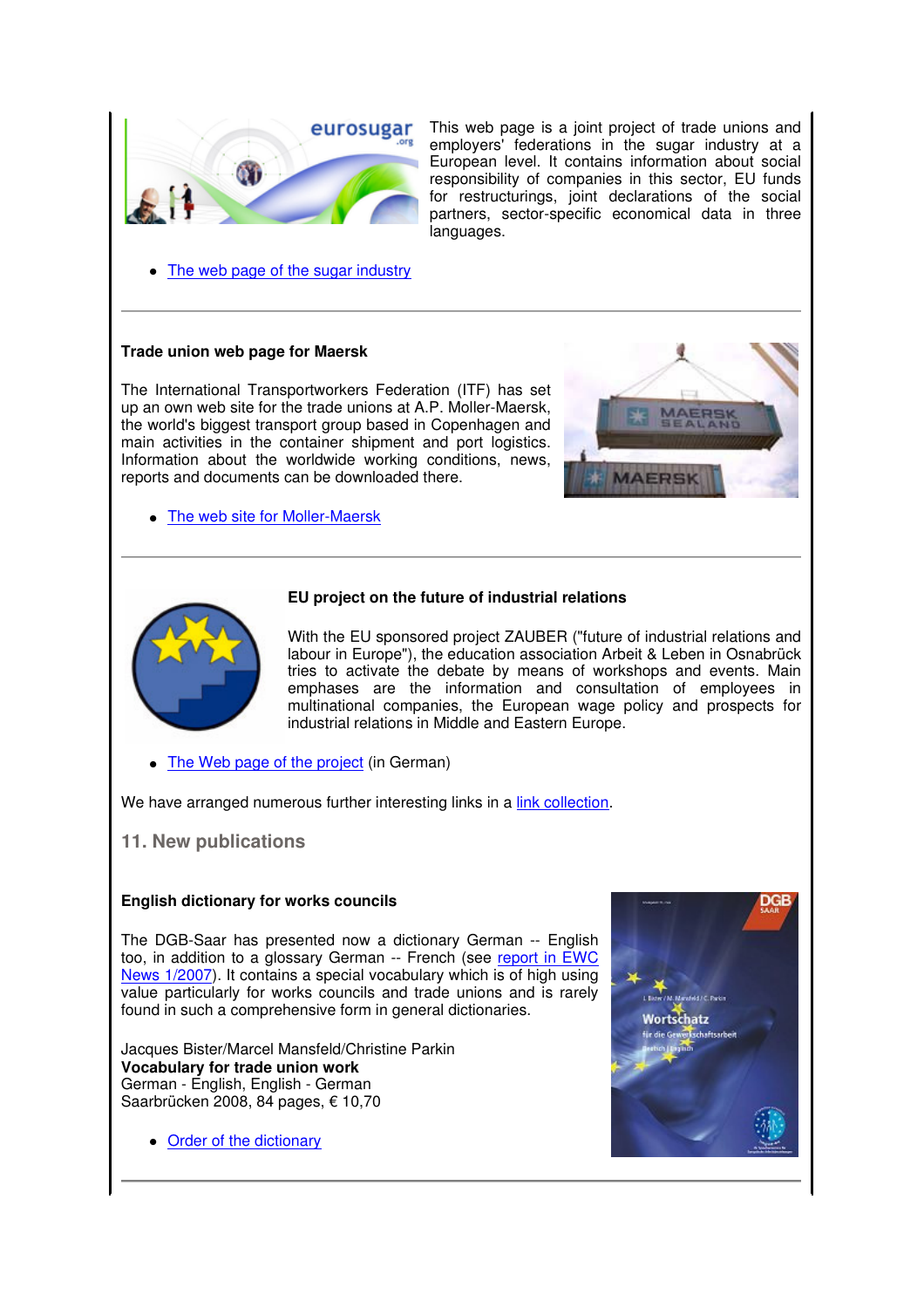### **Country comparison of workers' representation**



Which rights have my colleagues in the European works council in their country if they want to regulate the working conditions in the company or if they are confronted with restructurings? Many EWC members face such questions. Answers can be found in this booklet of the Hans Böckler foundation from April 2008. Five EU countries are introduced - not only with regards to their rules currently valid in the system of workers' representation but also with regards to a detailed historical social review.

Claudia Schippmann **Betriebliche Mitbestimmungskulturen in Großbritannien, Spanien, Schweden, Frankreich und Ungarn** Düsseldorf 2008, 166 pages, ISBN 978-3-86593-086-6, € 18,-

• Online order

If you want more details you can revert to the thesis of Werner Altmeyer.

#### **Nokia and the consequences**

The Hans Böckler foundation published a report in July 2008, which it had ordered after the decision of Nokia for the shutdown of its plant for mobile telephones in Bochum (see report in EWC News 1/2008). Prof Dr Ulrich Zachert examined how time and cost-intensive such a closure would be in seven other EU countries and compares this with the legal and practical situation in Germany. The booklet also contains two country case studies about mass redundancies in Sweden and in the Netherlands. As a result the author suggests to expand the information and consultation rights of the European works councils to veto rights.



edition<br>Hans Böckler<br>Salt

#### Ulrich Zachert

**Verfahren und Kosten von Betriebsverlagerungen in ausgewählten europäischen Ländern** Düsseldorf 2008, 70 pages, ISBN 978-3-86593-098-9, € 10,-

- Press release to the report (in German)
- The most important contents of the report (in German)



### **Trade union answers to the globalisation**

This book of Verena Schmidt from the employee office of the International Labour Organization (ILO) published in November 2007 bundles the work of trade union activists and scientists of the global trade union network GURN (Global Union Research Network). The book gives a valuable summary of trade union strategies in view of the globalisation. The authors inform extensively about the social partnership at a global level, global value-added chains, sweatshops and experiences from different countries (e.g. Brazil, Bulgaria, Caribbean, Colombia, India, Poland, UK, Turkey and South Africa).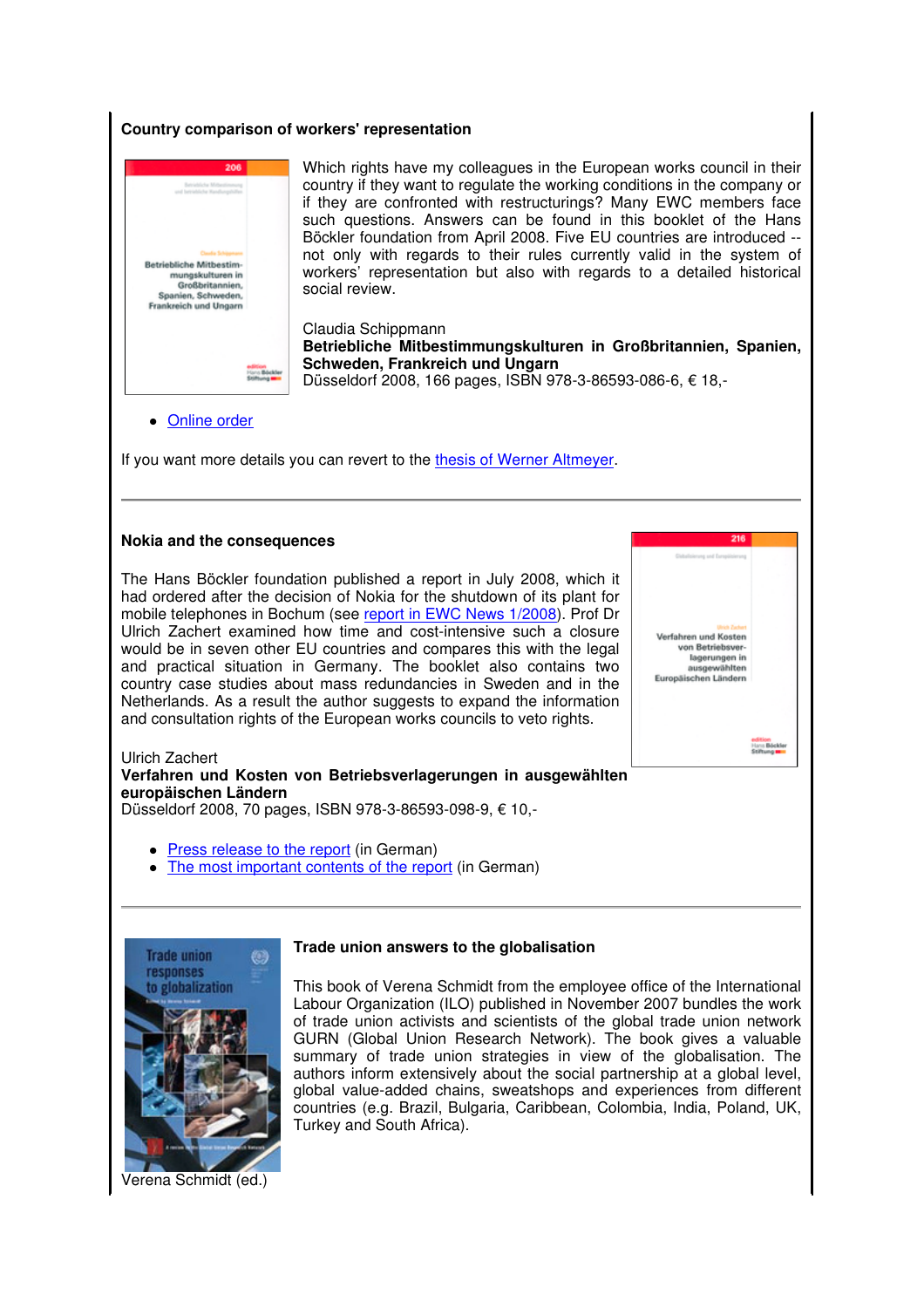## **Trade Union Responses to Globalization**

A review by the Global Union Research Network Geneva 2007, 218 pages, ISBN 978-92-2-119860-4, € 20,-

Online order

 **12. Training and consultancy network "euro-workscouncil.net": Examples of our work**

## **Cooperation of Airbus works councils**

An intercultural communication at cross-border contacts of works councils holds a number of stumbling blocks, which can particularly impede a common strategy considerably at restructurings. At present a studies project on Airbus is conducted at the University of Hamburg under management of Prof Dr Ulrich Zachert, to which the training and consultancy network "euro-workscouncil.net" delivers support.



## **Bombardier: German participation laws in the international group**



The German train industry is nationally and internationally successful, takes a technological top position and has coped well with radical changes of the last years. After numerous cuts no more location shutdowns or mass redundancies are planned at present. Also in the home market investments are queuing now and structural effects in the freight traffic have a positive effect, foreign markets are and remain, however, essential for survival.

In connection with this, the group works council of the railway vehicle manufacturer Bombardier wanted to look into the future constitution and implementation of German participation laws in the international group on May 28th, 2008 in Bautzen. Dr Werner Altmeyer from the training and consultancy network "euro-workscouncil.net" gave a summary of current judgements on European works councils with effects on the work of German central works councils.

• The presentation for the download (in German)

## **Tesa bonds European participation**

For the group works council the announcement came out of a blue sky: the Hamburg adhesive manufacturer Tesa transforms itself into a European Company (SE). On April 24th, 2008 the supervisory board decided on it against the voices of the two workers' directors. In Germany Tesa has about 1,950 employees and would presumably grow soon into the codetermination law (which means equal



participation in the supervisory board for companies with more than 2,000 employees) due to a good order situation. In connection with this, Prof Dr Ulrich Zachert and Dr Werner Altmeyer have taken on the advice of the employees' side. In a convention on June 9th and 10th, 2008, temporary corner points for the forthcoming negotiations were worked out by the German central works councils together with IG BCE. .

• Press release of the company for the SE transformation

**German Dutch meeting on participation**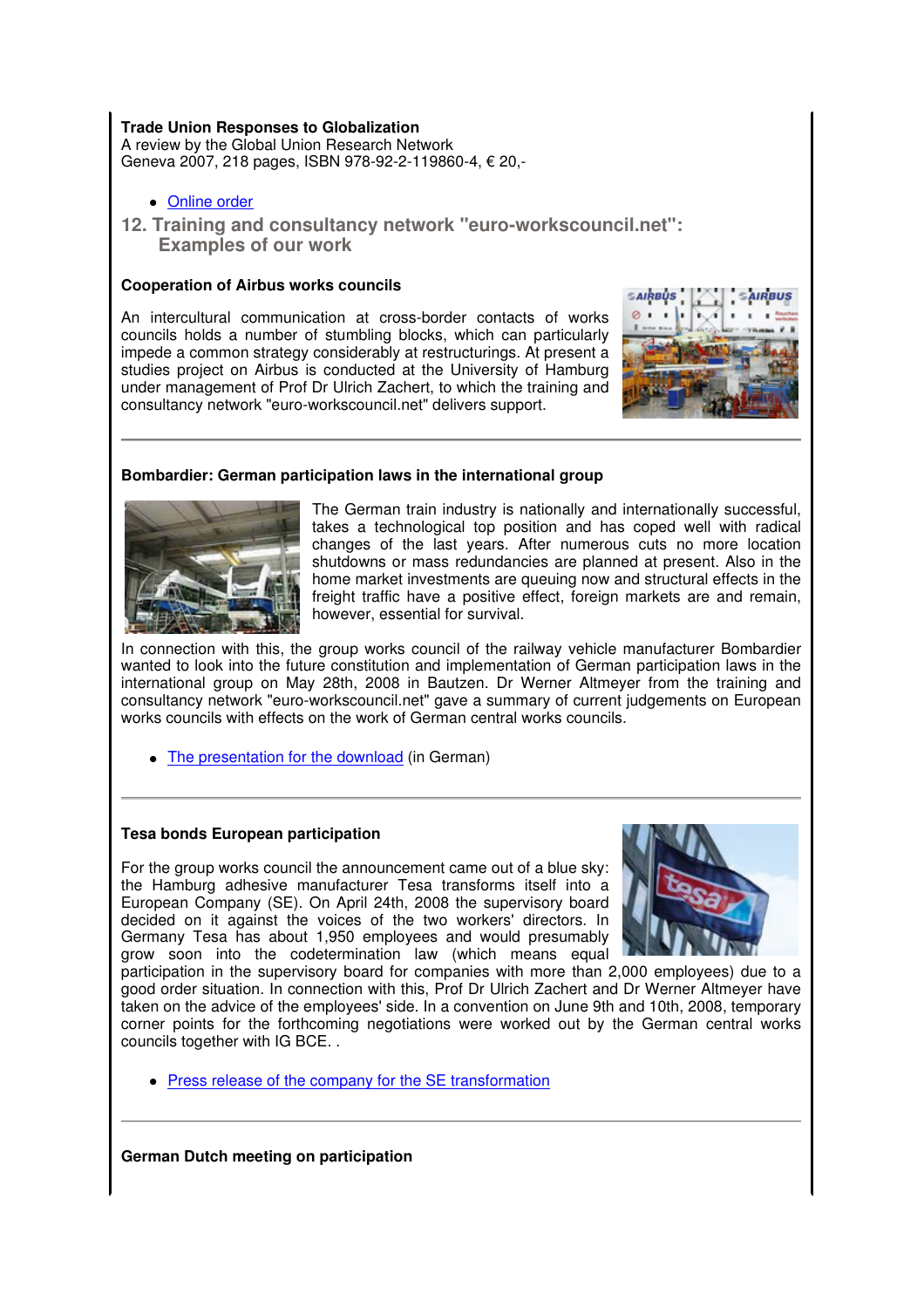

Scientists, lawyers and works councils came together in the conference centre Remonstrantse Kerk of the Rijksuniversiteit Groningen (photo) on June 19th, 2008 to discuss current trends of participation in Europe. The European works councils like also the European Company (SE) were in the centre of the conference carried out together with the University of Oldenburg. Dr Werner Altmeyer from the training and consultancy network "euro-workscouncil.net" summed up the current debate on developments in EWC work in the Dutch university town. Groningen has a longstanding rich academic tradition.

**ver.di/GPA-newsletter: version 1/2008**

Another version of the German Austrian EWC newsletter of ver.di and GPA which deals primarily with the revision of the EWC Directive has been published on April 25th, 2008. Broader topics are RWE, Fresenius, Thomas



Informationen für Möglieder Europäischer Betriebsräte

Cook, Vienna Insurance Group, European works councils in the retail sector, protests at Novartis, a country focus on Italy, web and literature tips and event notes. The newsletter is co-organized by the training and consultancy network "euro-workscouncil.net".

- The EWC newsletter 1/2008 of ver.di + GPA (in German)
- Registration to the EWC newsletter of ver.di + GPA (in German)

### **Requirements on an up-to-date company policy**



In the face of unlimited competition, outsourcing, offshoring, fuzzy business limits and decentralised wage policy new requirements are put on the works council. The study group Labour - Company - Politics of the Friedrich Ebert foundation wants to discuss a reform agenda for the participation at a meeting in Berlin with workers' representatives, scientists and politicians on November 25th, 2008.

The look at the European level also shall play a role. On this occasion Dr Werner Altmeyer from the training and consultancy network "euro-workscouncil.net" will give a report as keynote-speaker on networked, international works council work. Further contributions are expected from Ralf-Peter Hayen, head of department "workplace participation" in the DGB federal office, Prof Dr Thomas Blanke of Oldenburg University and Andrea Nahles, deputy party leader of the SPD.

- Information about the study group Labour Company Politics (in German)
- Audio contribution to the European harmonization of employee rights (in German)

 **13. Details of seminars planned**

For the following seminars and workshops registrations are possible:

**Works council activity in Europe, the Euro works council (EWC)**

- **EWC 1:** Work without boarders -- the way to the European works council 16 -- 19-09-2008 in Frankfurt  $\rightarrow$  further information about this seminar
- **EWC 2:** Ensuring legal compliance for EWC agreements -- work in the EWC 22 -- 26-09-2008 in Stuttgart  $\rightarrow$  further information about this seminar